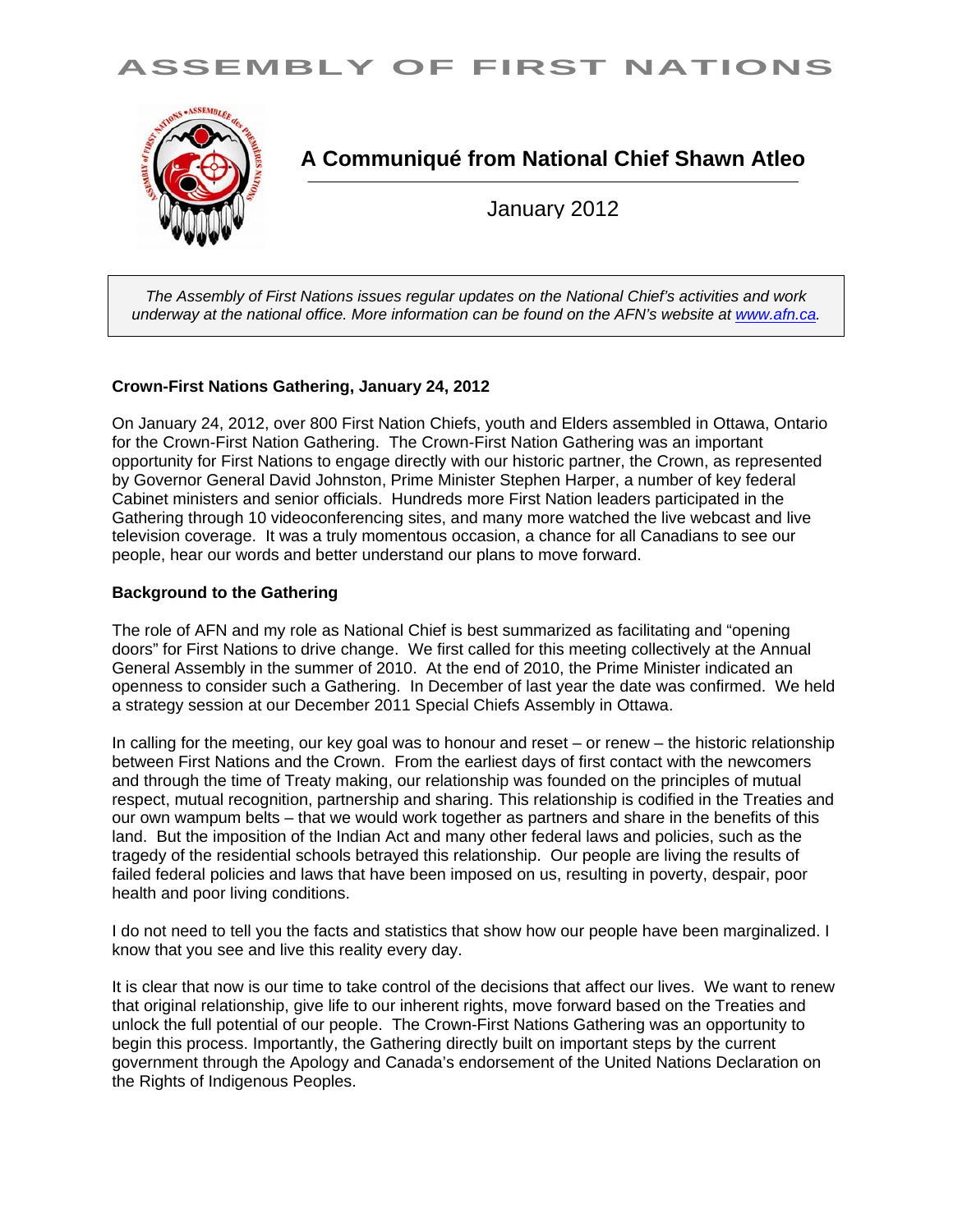## **Preparing for the Meeting**

The AFN and First Nations had a great deal of work to draw in preparing for the meeting. In addition to the many resolutions put forward over the years at AFN assemblies, we have position papers such as *First Nation Control of First Nation Education*. All of this work informed our preparations for the Gathering.

As well, I noted that a strategy session was held during the December 2011 Special Chiefs Assembly. This was an opportunity for First Nations to discuss the structure of the meeting as well as the key elements for discussions. First Nations instructed that the overall purpose of the Gathering must be to renew the relationship and create the opportunity for First Nations to drive their own solutions based on their rights and responsibilities.

As the meeting date drew closer, the National Executive had national teleconference meetings twice weekly. The full National Executive (Regional Chiefs and chairs of the Youth, Women's and Elder's Councils) also met on Sunday, January 22 at a session that was attended by a number of Chiefs, Grand Chiefs and Elders. The next day, over 800 First Nations representatives met in Ottawa for a pre-Gathering preparation session. This was an opportunity to confirm our plans for the Gathering. The day started with a sunrise ceremony and the lighting of a sacred fire at Victoria Island, a historic gathering place for the Algonquin Nation. I thank the Elders and helpers who organized this event, who prayed for us and reminded us of our sacred responsibilities to all creation.

Monday was an excellent day. The energy and wisdom of our people are truly inspiring.

Our core document for the meeting is called the **2012 First Nations Plan: Honouring Our Past, Affirming Our Rights, Seizing Our Future** and is publicly available on the AFN website. The focus is on the key themes of:

- The First Nation-Crown Relationship
- New Fiscal Relationships
- Implementation of First Nation Governments
- Structural Change

There was concern by some delegates over reports that the Prime Minister would only be at the Gathering for a brief part of the morning on Tuesday. We re-iterated throughout that the Crown must be fully committed and engaged in the work of the Gathering. In addition to the Gathering, the Prime Minister hosted a Regional First Nation roundtable dialogue on Monday from 4:30 to 6:30 p.m. There was an open and honest exchange on First Nation priorities from designated representatives from every region of the country. This set the stage for Tuesday's historic gathering.

#### **The Crown-First Nations Gathering**

The Crown-First Nations Gathering was convened Tuesday morning. First Nations were represented by a delegation of 170 leaders, Elders and other representatives. The day began with appropriate ceremony and a gift exchange. A drum group from Treaty #3 was present and a smudge was performed by Algonquin Elder Bertha Commonda.

Opening speeches were delivered by the Governor General, the Prime Minister and myself. The Governor General stated: *"My hope is that this gathering will serve as the foundation for a renewed and strengthened relationship between the Crown and First Nations. By going back to first principles, we can work with greater confidence—together—to create a brighter future for our families, our communities and our country."*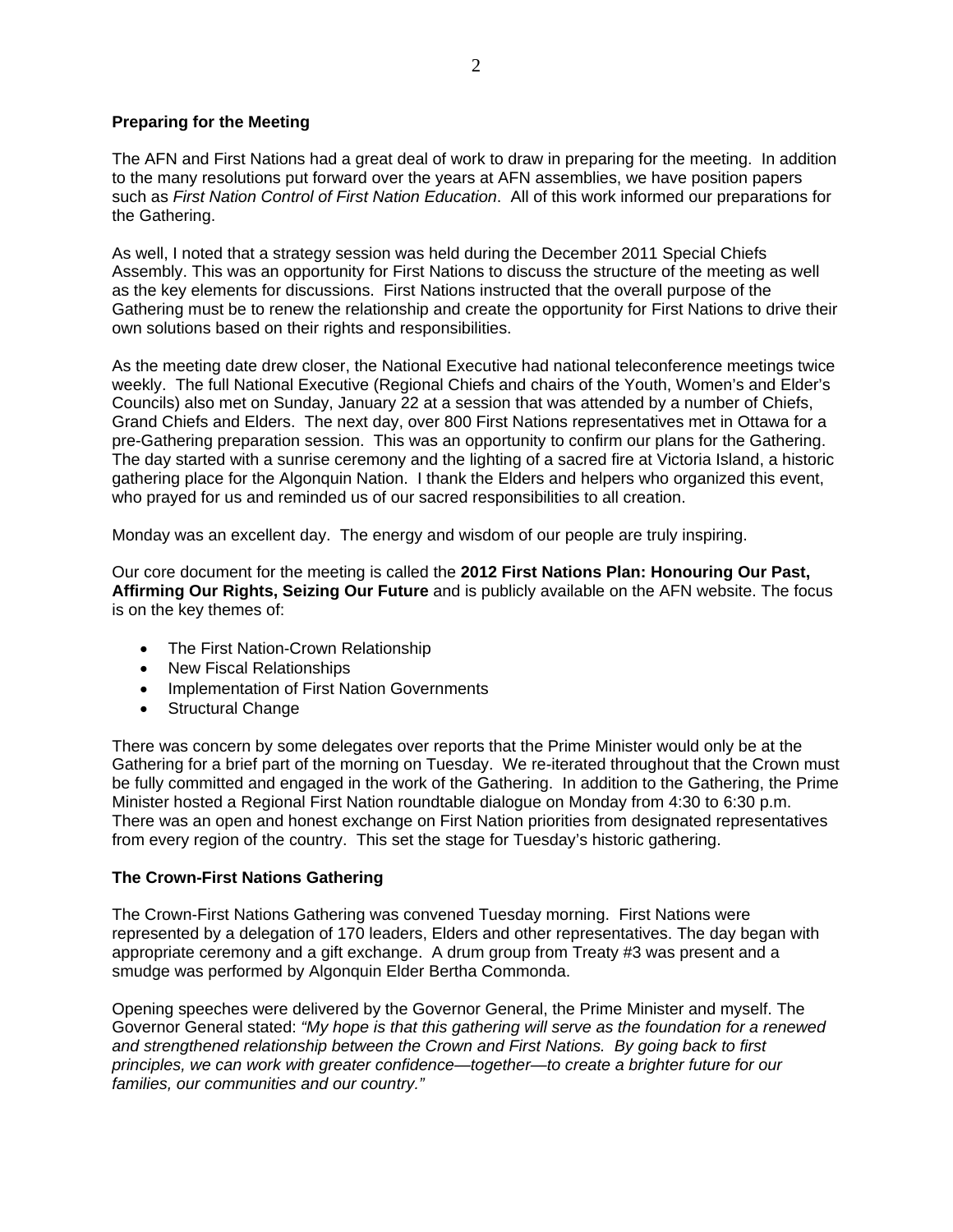Following the opening remarks, there were presentations from Crown and First Nations representatives on a number of key topics. Speakers included Ministers and former National Chiefs Ovide Mercredi and Matthew Coon Come as well as AFN Regional Chiefs. These presentations were forceful and moving. It was clear that First Nations are driving change and bringing forward innovative ideas for progress and prosperity.

The afternoon featured concurrent sessions with the Crown, represented by thirteen Ministers and others including Senators and Members of Parliament, and First Nations leaders focusing on:

- Strengthening the Relationship and Enabling Opportunities
- Unlocking the Potential of First Nation Economies
- Realizing the Promise of First Nations Peoples (education, health, safe and secure communities, etc.)

I am pleased to report that, contrary to media reports, the Prime Minister stayed for the full day and participated in a number of these sessions. The results of the concurrent sessions were reported back to all delegates and a Crown-First Nations Gathering Outcomes Statement was released.

# **Results and Outcomes**

The Outcome Statement issued following the Crown-First Nations Gathering commits to key principles and sets out immediate steps for action. Importantly, the Statement recognizes the Royal Proclamation on 1763, the involvement of our Nations in the War of 1812 and the Treaties as the basis of our relationships. It acknowledges that "a series of misguided and harmful government policies...have shaken First Nation confidence in our relationship". The Statement confirms that it is time to reinvigorate the Crown First Nation relationship on the original basis building on the Apology and the endorsement of the United Nations Declaration.

Specific work, building on and advancing the Joint Action Plan is also referenced. This includes work to strengthen First Nation governance and move beyond the control of the Indian Act; renewing the relationship and improving First Nations financial arrangements; implementing Treaties and Treaty rights; advancing resolution of First Nation land claims on the basis of recognition and affirmation of First Nation rights; implementing mutually agreed upon recommendations on First Nations education; and, a specific task force to advance recommendations to unlock First Nation economies.

The statement concludes with the Crown and First Nations committing to maintaining open dialogue, monitoring progress and working together to report on outcomes within one year.

In terms of specific, immediate next steps for the action:

- 1. **Financial Arrangements Working Group** to be established between First Nations and relevant departments to review the structure of financial arrangements between the federal government and First Nations. The task of this group will be to advance single, multi-year Government of Canada financial arrangements for First Nations; improve accountability for all parties; and ensuring financial self-sufficiency of First Nations as the end-goal.
- **2.** Removing Barriers to First Nations Governance: The Government of Canada and First Nations will work to develop solutions to remove barriers that hinder First Nations governance. The Indian Act cannot be replaced overnight, but through the use of **existing tools and the development of new mechanisms**, **both parties can create the conditions to enable sustainable and successful First Nations.**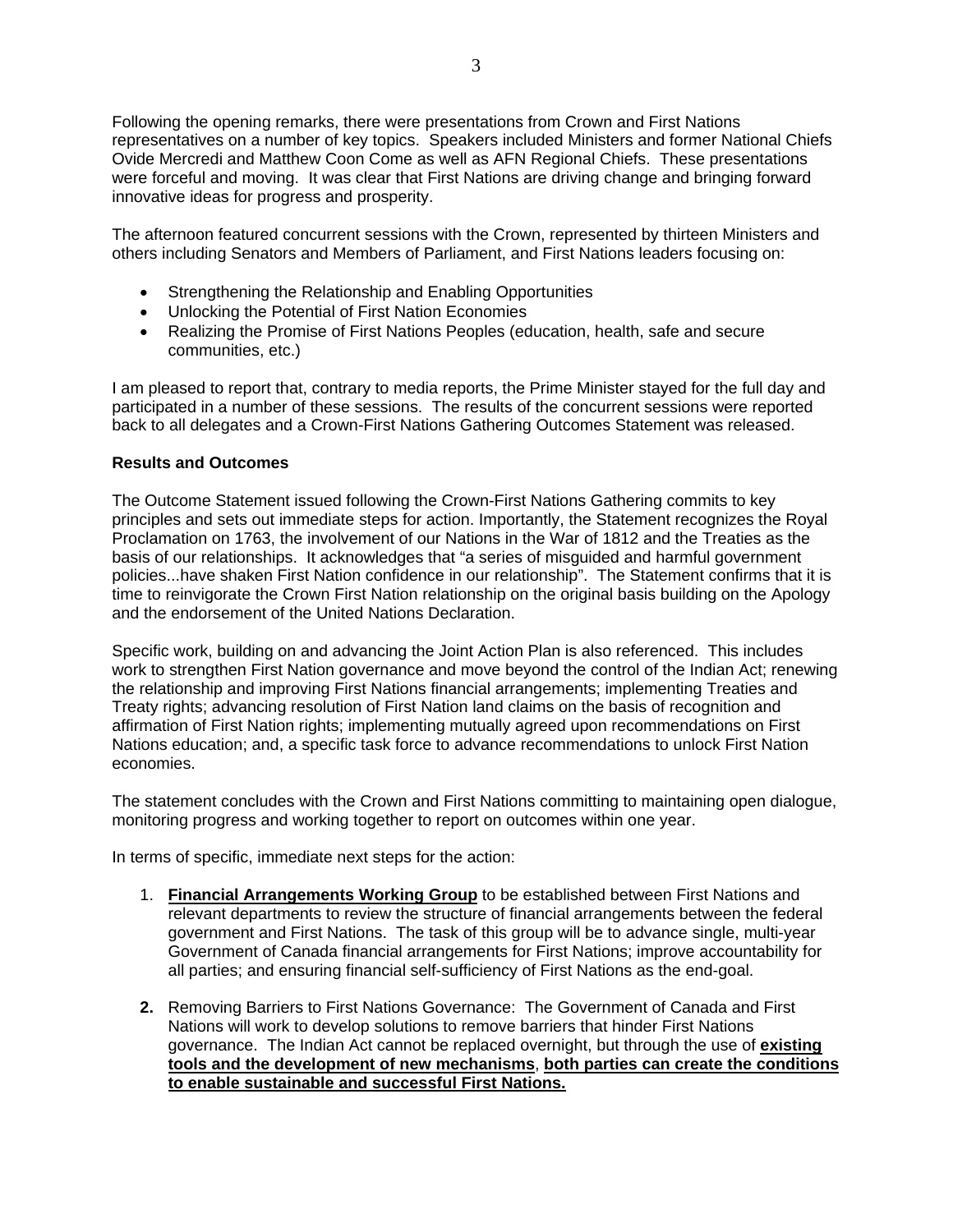- 3. The Government of Canada and First Nations commit to respect and honour our treaty relationship and advance approaches **to find common ground on Treaty implementation**. With regard to comprehensive claims, the statement references a commitment **to ensuring federal negotiation policies reflect the principles of recognition and affirmation** in advancing certainty, expeditious resolution, and self-sufficiency.
- 4. **Education Reform:** A commitment to implement agreed upon recommendations as quickly as practicable and establish a process to work constructively through any areas of disagreement.
- 5. **Economic Task Force:** an economic task force to report back, in a timely fashion, with recommendations to further unlock the economic potential of First Nations. The Chiefs Committee on Economic Development has discussed this initiative already and welcomes nominations of potential candidates for this Joint Task Force. Please consider forwarding nominations by February 10, 2012.

### **Next Steps**

Convening this Gathering was a tremendous challenge and we recognize and appreciate the efforts and willingness of the Crown to join us in this way. The logistical complexities did not ultimately detract from the event. First Nations stepped up and demonstrated that we have the ideas and plans to drive change and smash the status quo. We must act now on this renewed understanding, addressing the urgent needs and creating lasting change for our peoples and for all of Canada.

While clearly we have much work to do, some of the divergences of opinion are narrower than reported by the media. On the issue of the Indian Act, the Prime Minister referred to it as a "tree fallen across the road". He went on to say that the Government "has no grand scheme to repeal or unilaterally re-write the Indian Act". On this point, we agree. No one expects or wants the Act to be changed overnight, but we do agree it is an obstacle. I believe we also agree that it must be ultimately eliminated. How we get there must be determined by First Nations and this is what will continue to advocate for openness on the part of the Prime Minister to achieve.

The Crown-First Nations Gathering is an important first step in renewing the relationship between First Nations and our historic partner, the Crown, but it is only a first step. We emerged with a shared understanding that building stronger First Nations and a stronger Canada requires us to reinvigorate the original relationship that was based on partnership, sharing and trust. We have a commitment to act on key priorities guided by recognition and implementation of First Nations rights.

The key now is for the government to act on our shared commitments so that we move forward together. I look forward to an early demonstration of that commitment from the Government of Canada. The day after the Gathering, I was interested to hear the Minister refer to the 'negotiation and implementation of agreements as the way forward in reconciliation' in signing a self-government framework arrangement with Whitecap Dakota Nation in Saskatchewan. As well, in signing an agreement on January 27<sup>th</sup> with the First Nations Education Steering Committee in British Columbia. the Government committed to a relationship based on mutual respect, recognition and collaboration, announced a new funding model which would ensure compatibility with provincial funding regimes and invested an additional \$15 million annually to support First Nation schools in that region.

These are important signs and we will be vigilant in ensuring that the words spoken and reflected in action. Of course, we will be watching the next federal budget, expected in March, for a further demonstration of the Crown's commitment to investing in our people to realize our potential. First Nations are ready for change and have the ideas and plans to move forward. We are already taking action. We fully expect our historic partner, the Crown, to move with us.